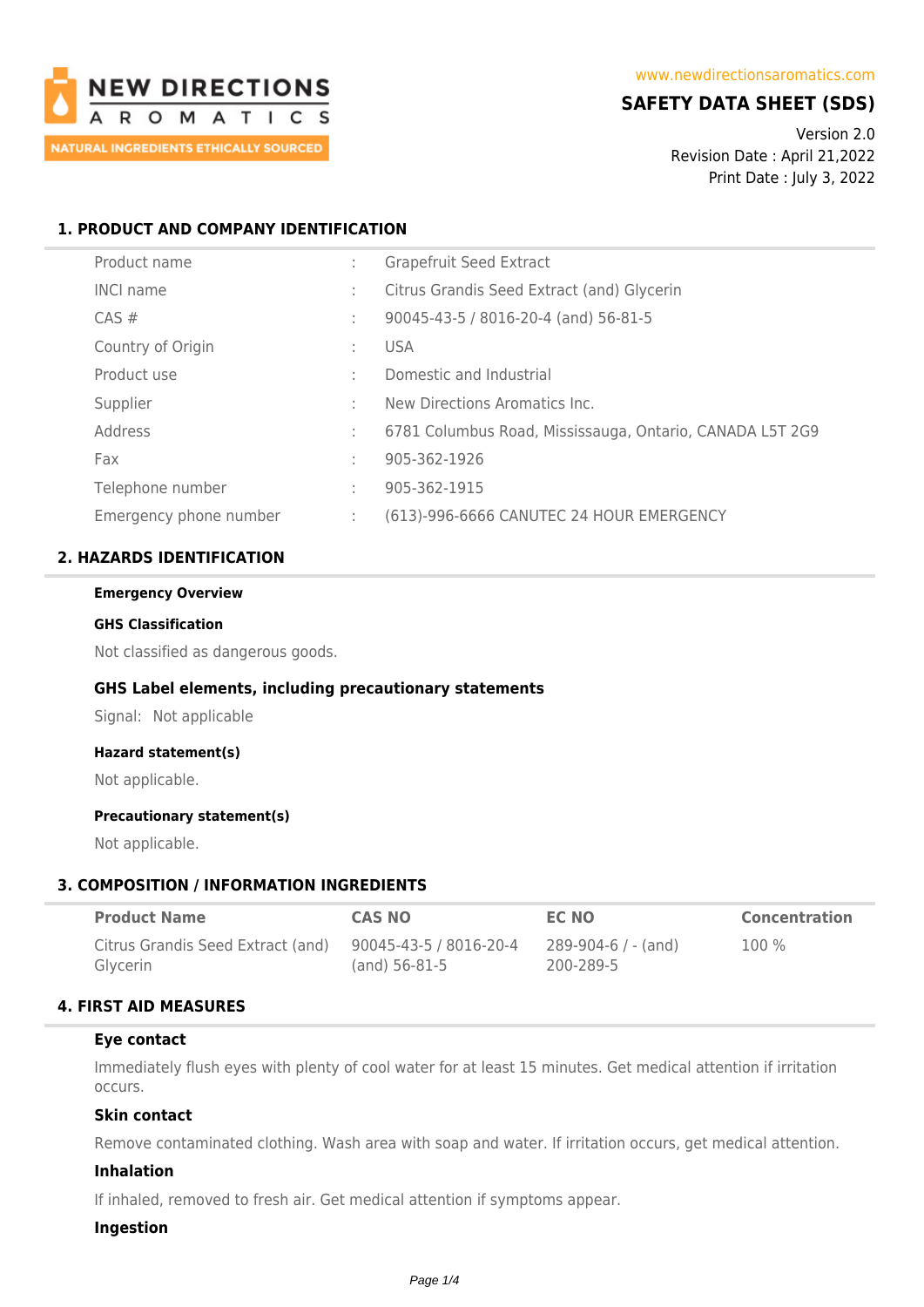Seek medical attention or contact local poison control center.

# **5. FIRE FIGHTING MEASURES**

## **Suitable extinguishing media**

Water spray, water jet, foam, dry powder, carbon dioxide.

### **Special protective equipment and precautions for fire-fighters**

Wear proper protective equipment. Exercise caution when fighting any chemical fire. Use water spray or fog for cooling exposed containers.

### **Special hazards arising from the substance or its combustible products**

Hazardous decomposition products may be formed at extreme heat or if burned.

### **6. ACCIDENTAL RELEASE MEASURES**

## **Personal precautions, protective equipment and emergency procedures.**

Equip clean crew with proper protection. Respiratory protection equipment may be necessary.

### **Environmental precautions**

Prevent entry to sewers and public waters. Notify authorities if product enters sewers or public waters.

### **Methods and materials for containment and cleaning up**

Clean up any spills as soon as possible, using an absorbent material to collect it. Use suitable disposal containers.

# **7. HANDLING AND STORAGE**

### **Precautions for safe handling**

No direct lighting. No smoking. Ensure prompt removal from eyes, skin and clothing. Wash hands and other exposed areas with mild soap and water before eating, drinking or smoking and when leaving work. Handle in accordance with good industrial hygiene and safety procedures.

## **Conditions for safe storage, including any incompatibilities**

Provide local exhaust or general room ventilation to minimize dust and/or vapour concentrations. Keep container closed when not in use.

## **8. EXPOSURE CONTROLS AND PERSONAL PROTECTION**

#### **Eyes**

Use tightly sealed goggles.

## **Skin**

If skin contact or contamination of clothing is likely, protective clothing should be worn. Use protective gloves.

## **Respiratory**

In case of insufficient ventilation, wear suitable respiratory equipment.

## **Ingestion**

Not for ingestion.

## **Exposure limit values**

OSHA (PEL): 15 mg/m<sup>3</sup> Total Dust OSHA (PEL): 5 mg/m<sup>3</sup> Respirable fraction

# **9. PHYSICAL AND CHEMICAL PROPERTIES**

| Appearance | Viscous lemon yellow to golden brown liquid. |
|------------|----------------------------------------------|
| Odor       | Mild odor.                                   |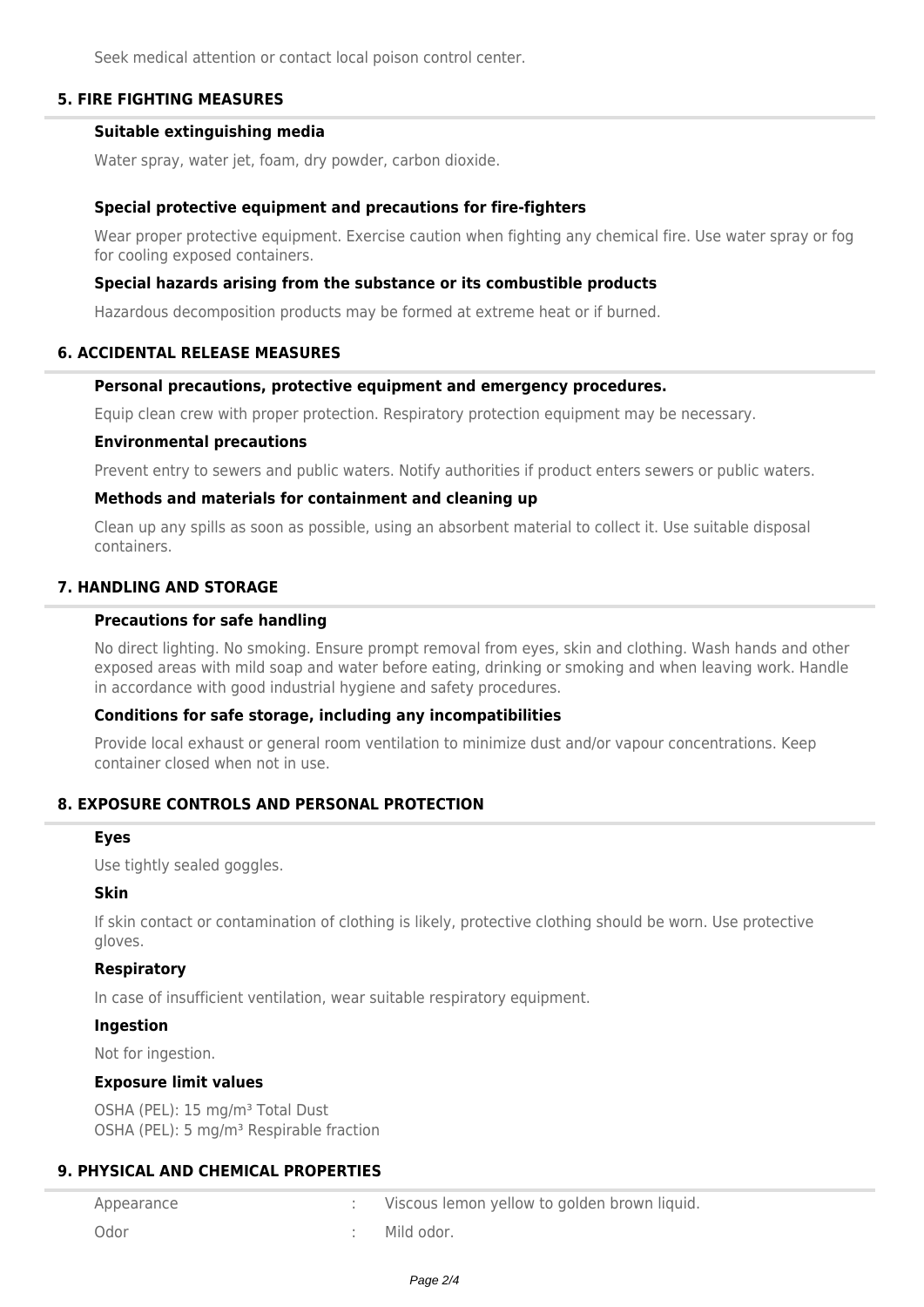| рH                            | $2 - 3$           |
|-------------------------------|-------------------|
| Initial b.p and boiling range | $290 °C$ .        |
| Flash point                   | $144^{\circ}$ C   |
| Relative density              | $1.15 - 1.25$     |
| Solubility (ies)              | Soluble in water. |
| Auto-ignition temperature     | 400 °C            |
| Decomposition temperature     | 290 °C            |

# **10. STABILITY AND REACTIVITY**

# **Reactivity**

This material presents no significant reactivity hazard.

## **Chemical stability**

Hygroscopic, otherwise stable under normal conditions.

### **Possibility of hazardous reactions**

Polymerization above 149 °C

## **Conditions to avoid**

Avoid sparks, flame and other heat sources.

### **Incompatible materials**

Strong oxidizing agents.

# **11. TOXICOLOGICAL INFORMATION**

# **Acute toxicity**

Oral LD50: 5,000 mg/kg (white rat). Inhalation LC50: greater than 250 mg m3 (rabbits and guinea pigs).

## **Carcinogenicity**

None of the components of this material are listed as a carcinogen.

#### **Reproductive toxicity**

No adverse effects on reproduction are known.

### **Eye contact**

Possible irritation should be prevented by wearing safety glasses.

# **12. ECOLOGICAL INFORMATION**

#### **Ecotoxicity**

Toxic to aquatic organisms, may cause long-term adverse effects environment. Avoid any pollution of ground, surface or underground water.

## **Persistence and degradability**

Easily biodegradable

#### **Bio - accumulative potential**

Not available.

## **Mobility in soil**

Not available.

# **Other adverse effects**

Not available.